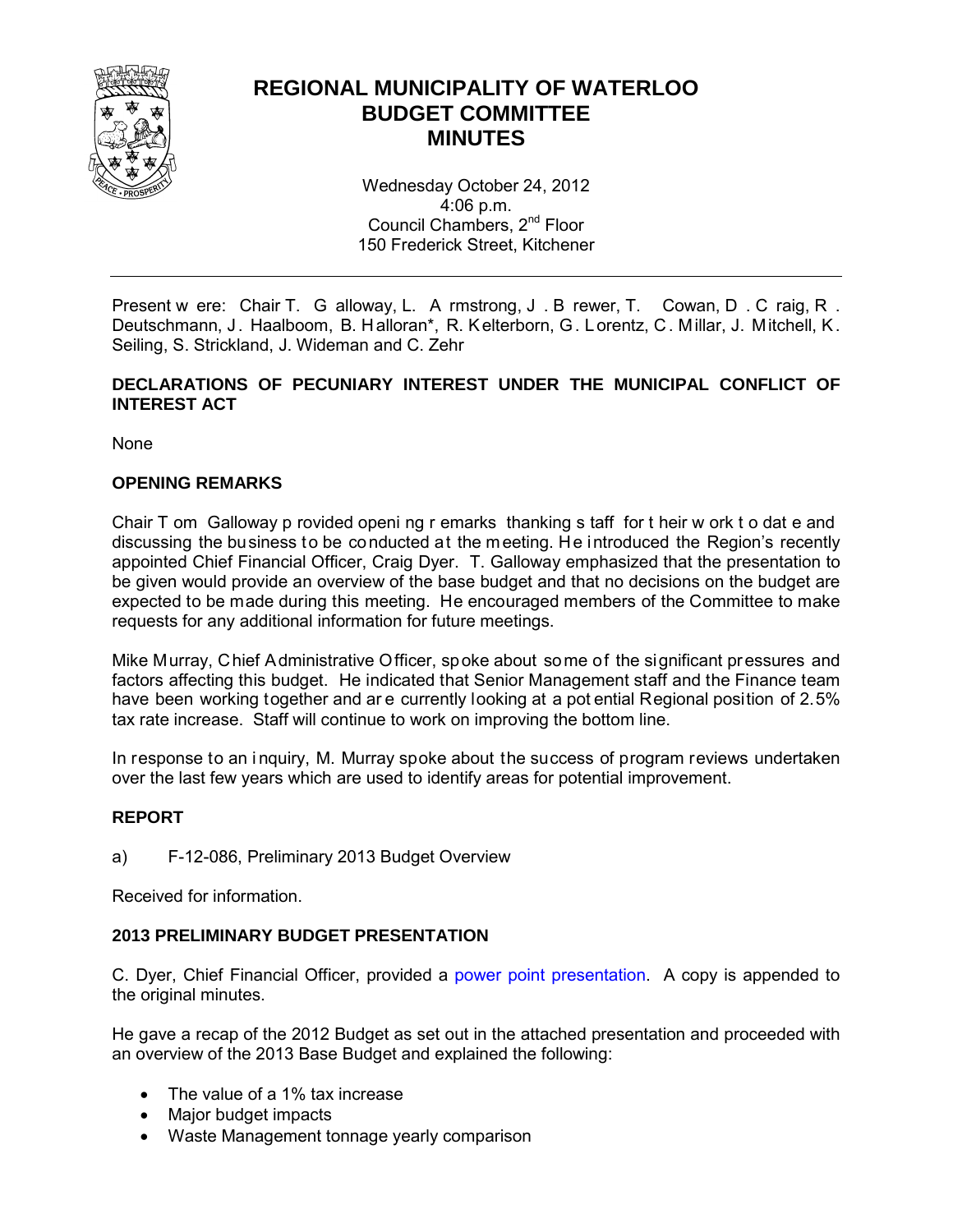- Budget review processes
- Rapid Transit Plan and enhancement to support it (slide titled Regional Transportation Master Plan)
- Upload Savings
- New Budget Issues
- Discretionary Benefits
- Assessment Growth
- Planned Base Budget Updates
- Fuel
- Ontario Works Caseload
- User Rate Budgets

\*B. Halloran entered the meeting during the overview of Major Budget Impacts.

C. Dyer advised that the initial tax impact for Regional Programs (excluding Waterloo Regional Police budg et i mpacts and di scretionary bene fits) was 2.49%, w hich w as the base budg et (including R apid Transit Plan and enhancements to support it) at 2.24%, pl us allowance for Budget issues at 0.25%.

Staff was requested to provide the details of the cost of living adjustments and the Ontario Municipal Employees Retirement System (OMERS) increase at a future meeting.

There was discussion surrounding the OMERS employer to employee contribution ratio. Staff explained t hat t he O MERS boar d, w hich includes representation from the Municipal S ector, determines annual contribution rates. Regional Chairman K. Seiling added that AMO created a small team of pension experts to take a look at the issue from the perspective of municipalities.

Committee r eviewed the Waste Management Tonnage, tipping fees and their impacts on the budget. It was noted that there is a Waste Management Master Plan under development. Also, C. Dyer explained that the tonnage shortfall and tipping fees experienced since 2006 are being tracked and staff will have additional information to report at a future meeting.

A member sought clarification from staff on how court security uploading was being captured. Staff agreed to look at whether there was any flexibility in uploads.

C. Dy er advised t hat the base budg et does not i nclude any amount for Ontario W orks discretionary benefits at this time. Staff will be bringing more information forward on this issue for Committee's consideration. Committee requested that staff invite the groups affected by a decision on discretionary benefits to the meeting when it is being considered. C. Dyer advised that the budget impact to maintain the current service level would be \$3.7 million for 2013.

C. Dy er explained t he pr ocess for t he re-assessments that w ill be r eturned by M unicipal Property Assessment Corporation (MPAC) for the 2013 t ax year and t hat such impacts will be dealt with outside of the 2013 Budget process.

There was some discussion about the Waterloo Regional Police Services (WRPS) budget and it was noted that the WRPS Board meets in November to review its 2013 budget.

Committee members posed questions to staff about how the Region buys fuel and the terms of contracts relating thereto. Staff were requested to report back on what other municipalities are doing and if there was an opportunity for piggy backing.

 1301494 C. Dyer provided an overview of the Ontario Works caseload and wrapped up the presentation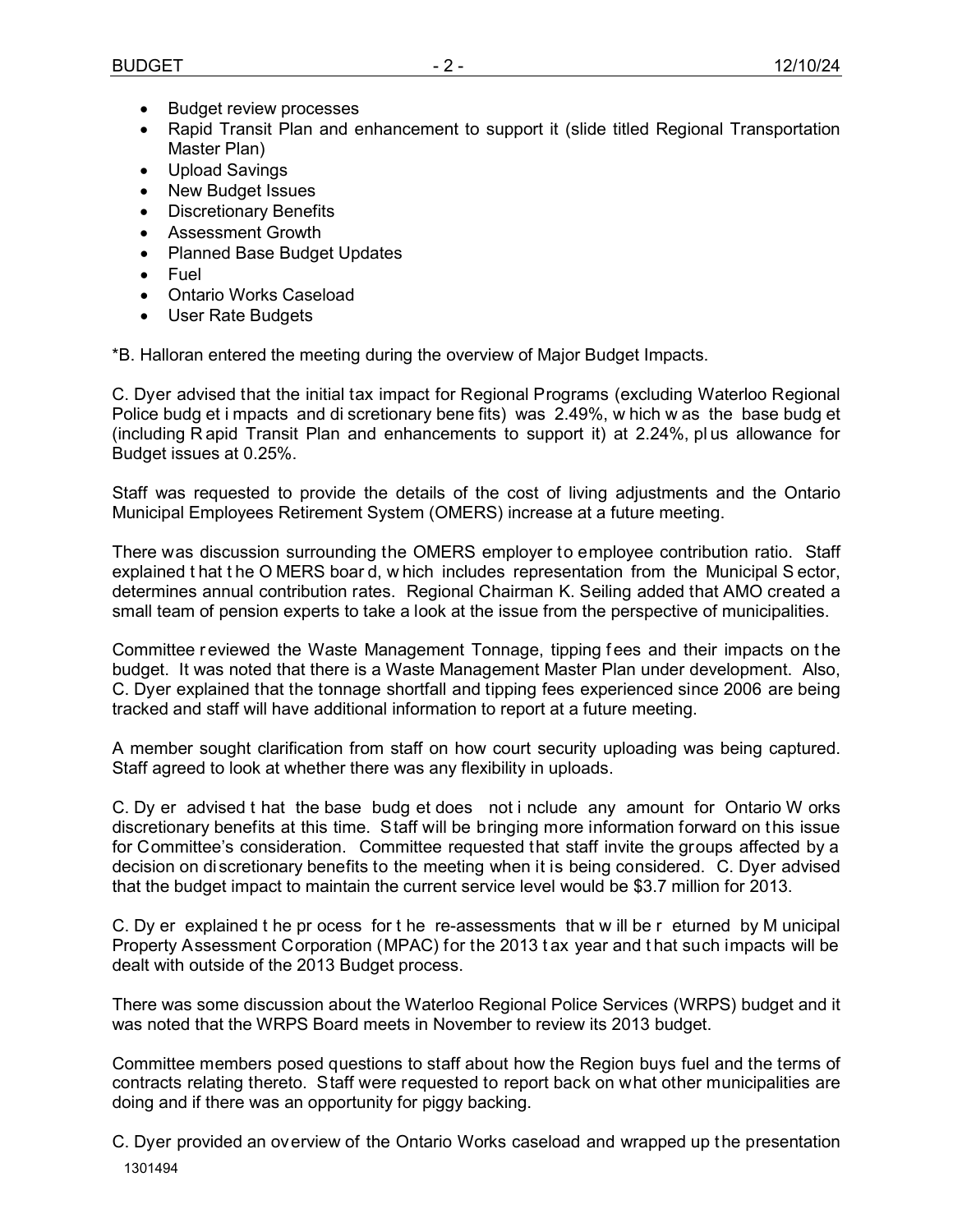by reviewing the next steps in the 2013 Budget process and the key messages of this Budget year.

In regard to Discretionary Benefits, staff was requested to look at other areas within the budget that could be use d as an off-set. Chair Galloway noted that Community Services Committee would review this matter and an issue paper and alternatives could be part of that discussion.

Committee decided that the title be changed to Ontario Works Discretionary Benefits.

Staff was also requested to report back to Community Services or Budget Committees with the Ontario Works Discretionary Benefits context, rationale, detailed calculations, and the Region's spending in comparison to other municipalities in the Province.

Staff w as requested t o pr ovide t he f ollowing information: 5 y ear reserve quantum and transactions; previous 5 years gapping; long term funding strategy for roads; and a high level report on infrastructure deficit.

Staff was requested to include the following in the Staff Complement Report: complement for each year, changes proposed by department and area, time of year, and phasing.

The C ommittee obt ained det ail on the pot ential t ax i mpact and w hat work could be done t o reduce it. The detailed Budget review would begin at the November 21, 2012 meeting.

Information Papers

Assessment Growth Status of Associated Agencies

Received for information.

#### **ADJOURN**

MOVED by L. Armstrong SECONDED by S. Strickland

THAT the meeting adjourn at 6:00 p.m.

CARRIED

**COMMITTEE CHAIR**, *T. Galloway*

**COMMITTEE CLERK**, *J. Reid*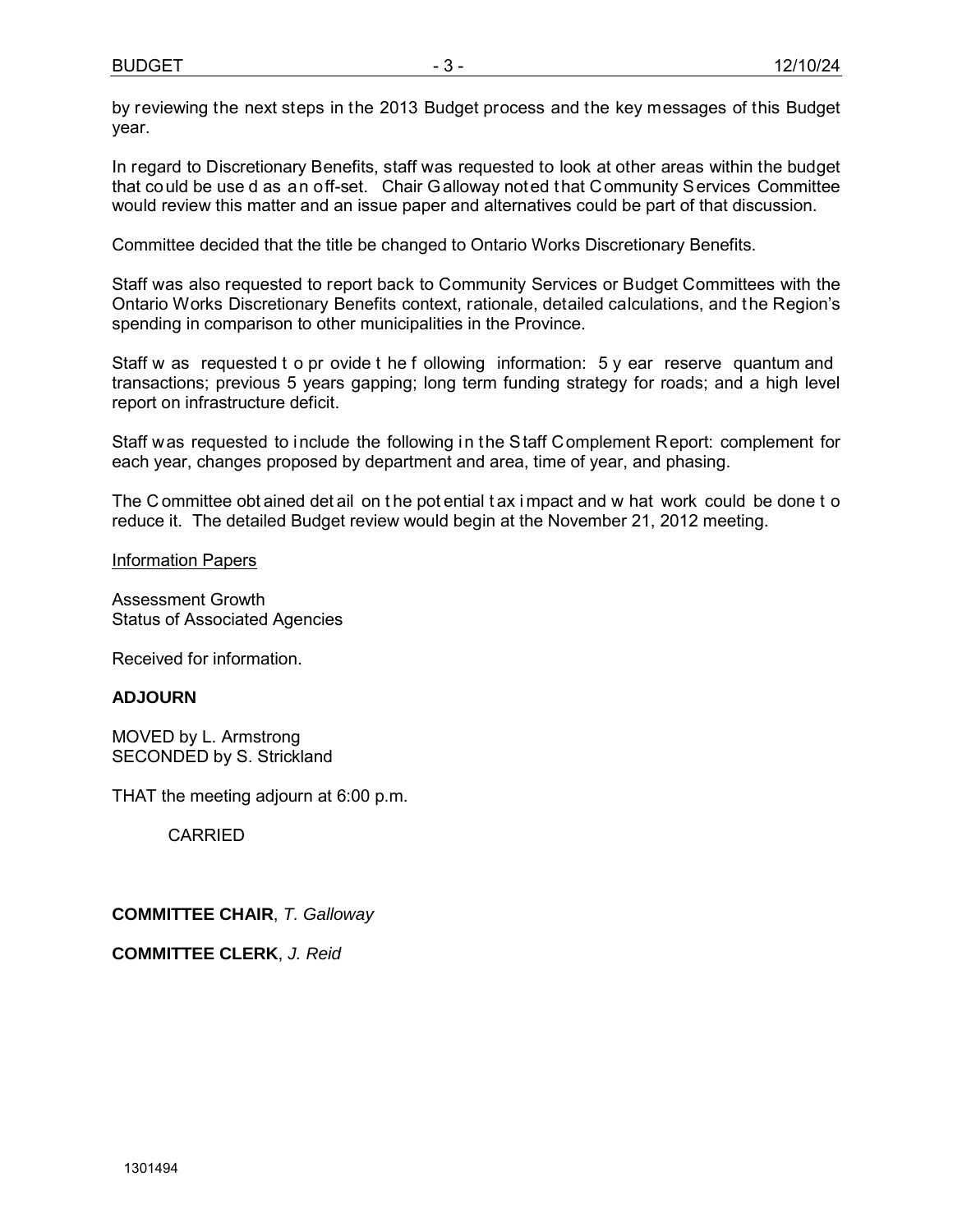<span id="page-3-0"></span>





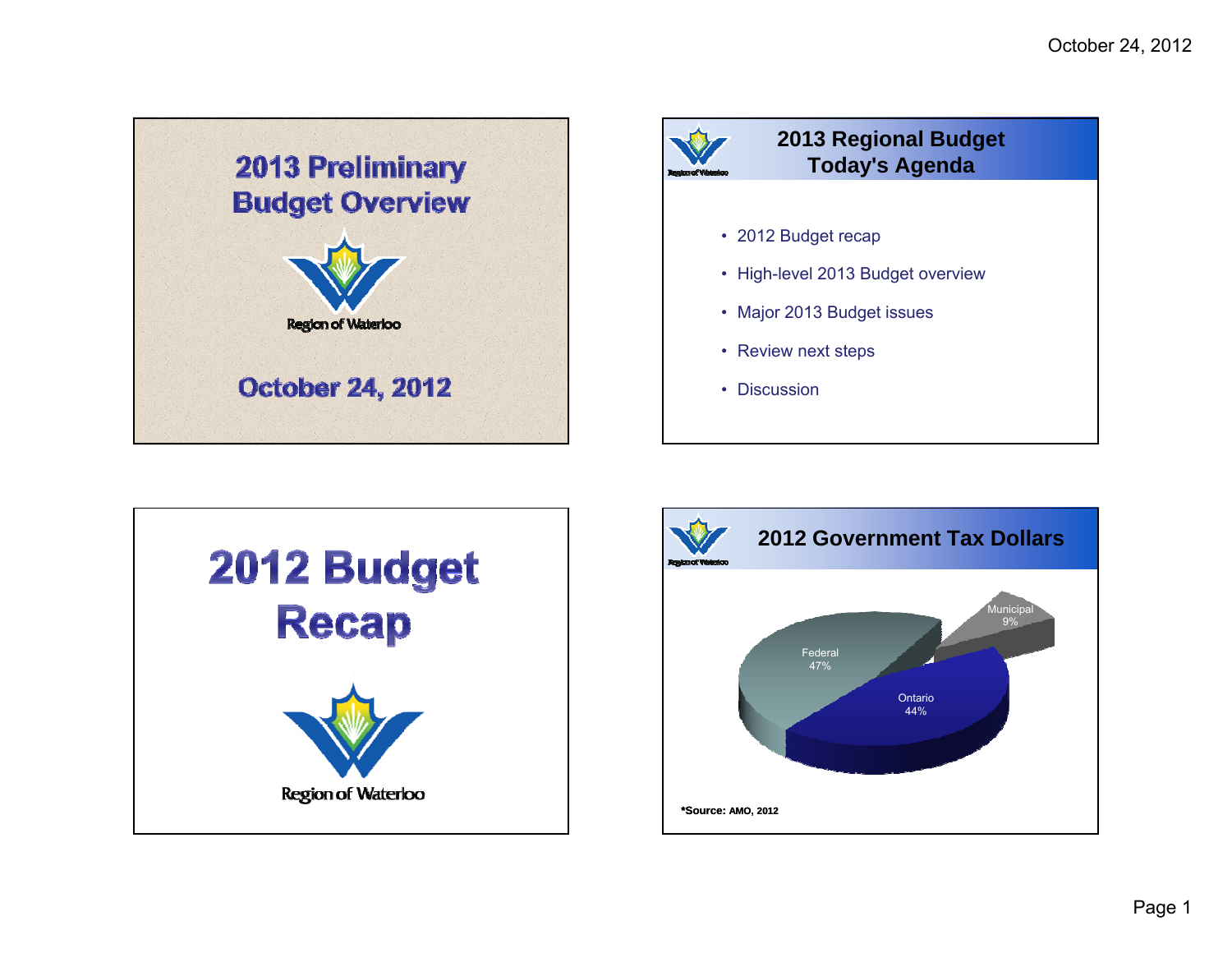

- User Rate Budgets approved on December 14, 2011
	- o Water rate increase of 6.9%
	- o Wastewater rate increase of 7.9%
- Operating budget  $= $98$  million
- 10 year capital spending = \$1.2 billion



#### **2012 Budget Recap**

- Tax Supported Budget approved on January 18, 2012
- Tax increase of 2.53% o Direct Region 1.23% o WRPS 1.30%
- Assessment growth =  $1.85\%$
- Operating budget = \$735 million
- Tax levy = \$398 million
- 10 year capital spending = \$2.68 billion



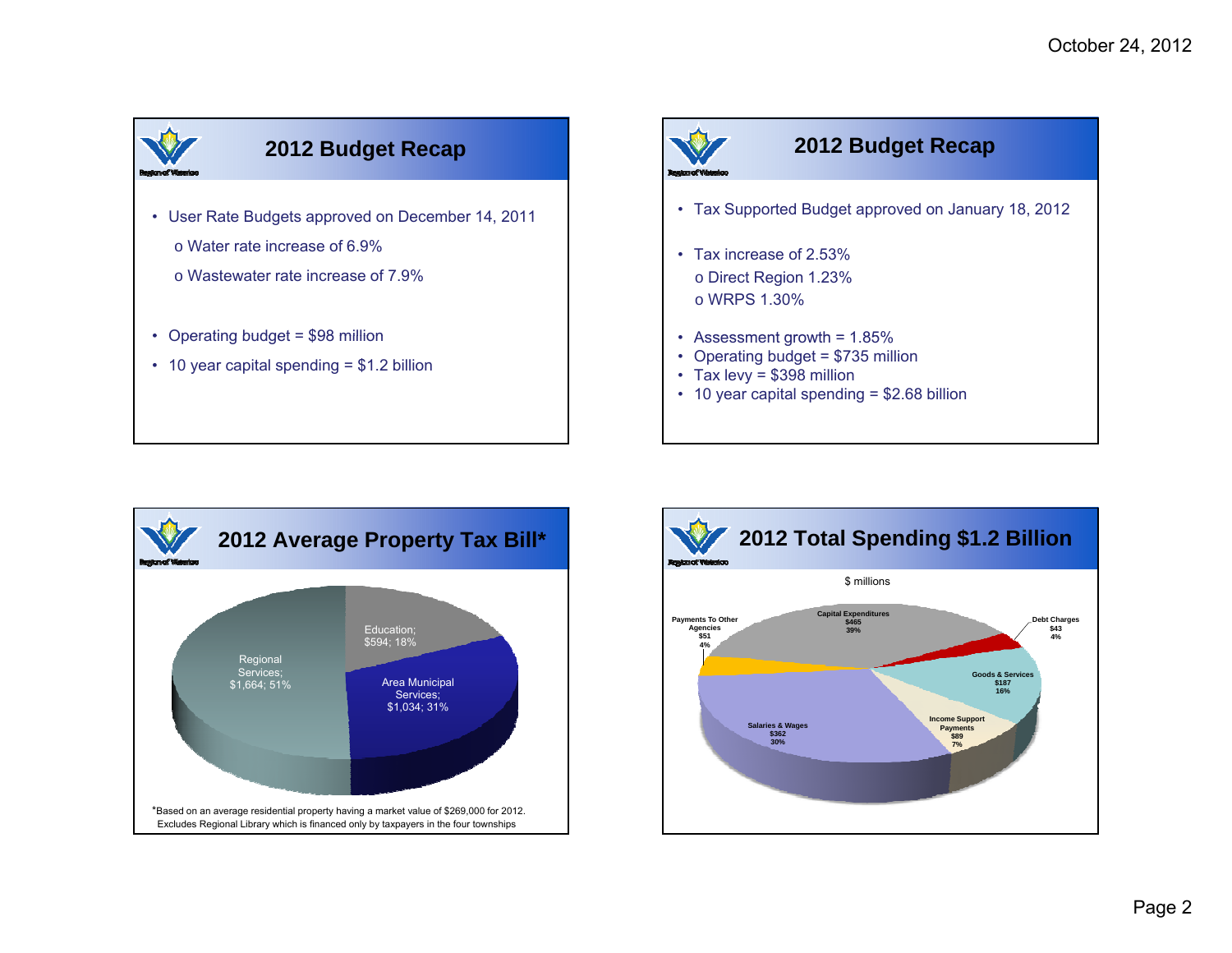



| 2012 Average Annual Cost Per<br><b>Household Water &amp; Wastewater</b> |              |  |
|-------------------------------------------------------------------------|--------------|--|
| <b>Water Supply</b>                                                     | $=$ \$176.78 |  |
| <b>Wastewater Treatment</b>                                             | $=$ \$159.61 |  |
| <b>Annual Total</b>                                                     | $=$ \$336.39 |  |
|                                                                         |              |  |

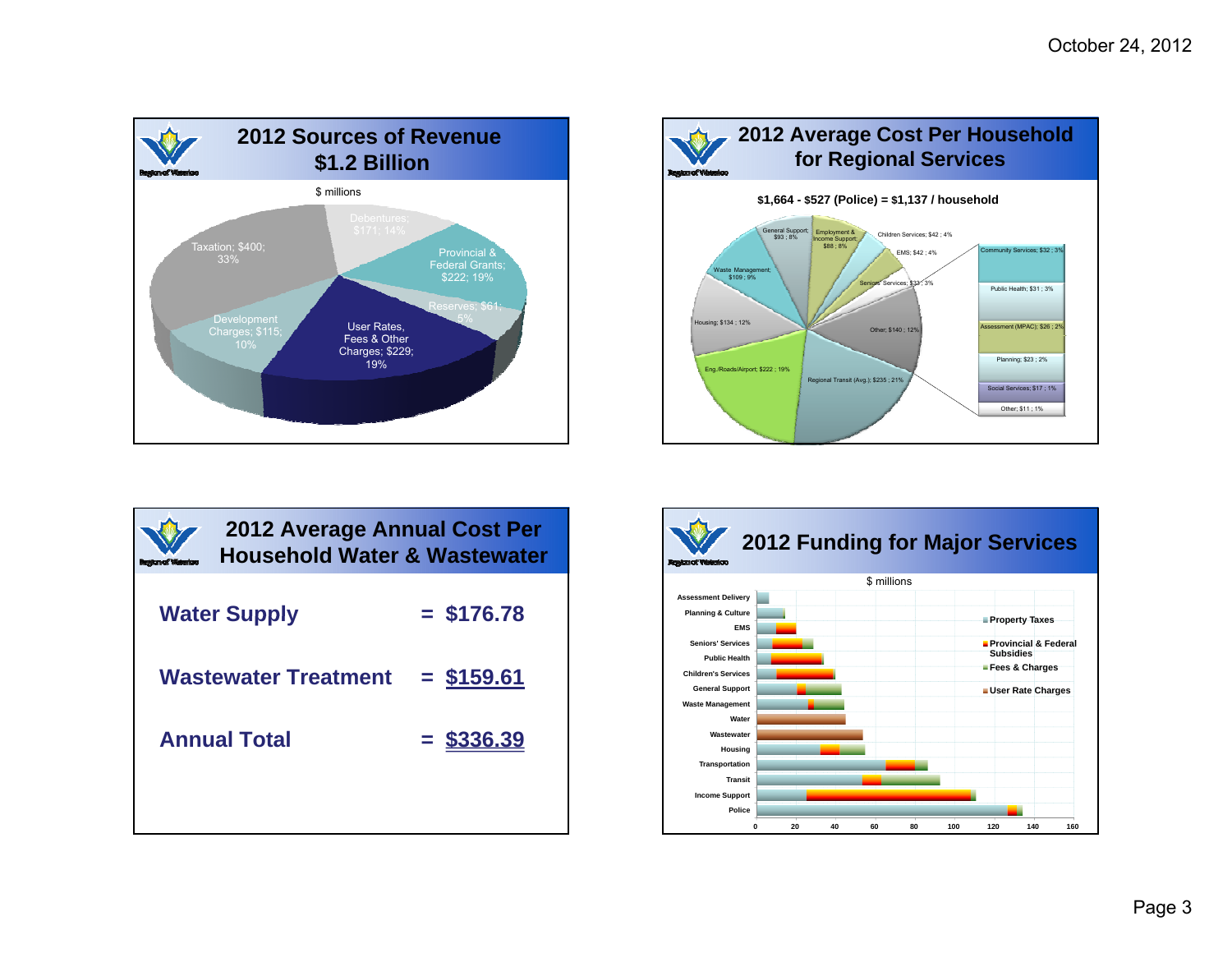

# **Factors Affecting Municipal Budgets**

- Senior government legislation, regulation, policy and funding
- Council direction and policy
- State of the economy local and global
- Interest rates and various inflation indices
- Unemployment rates and social assistance caseload

# **Factors Affecting Municipal Budgets**

- Residential and non-residential growth
- Condition of municipal infrastructure
- Citizen expectations for government sponsored services and programs
- Changing population demographics



### **2013 Base Budget**

#### Definition:

The funding required to deliver the current Council-approved service levels.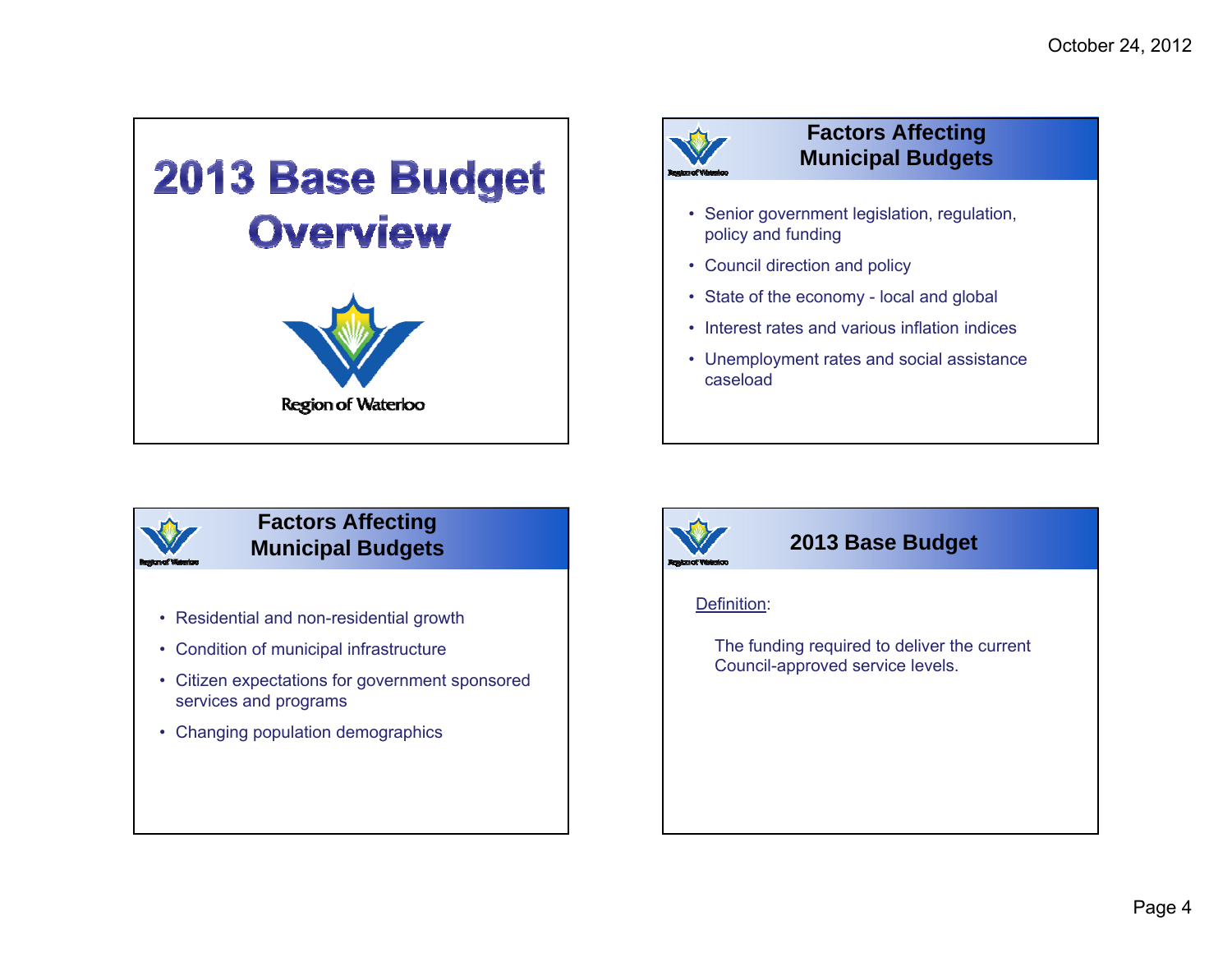# **Value of 1%**

- 1% tax rate increase in 2013 generates \$3.98 million in revenue
- 1% tax rate increase results in a \$16.64 increase in the average residential tax bill



# **Major 2013 Budget Impacts**

- Reduced tipping fee revenue from commercial, industrial and institutional sources
- OMERS contribution rates and other benefit rate increases
- Debt servicing costs to finance capital projects
- Cost of living adjustments
- Long term funding strategy for Roads
- Waste collection contracts

# **Major 2013 Budget Impacts**

- Revenue increases are reflected in:
	- o Transit fare revenue
	- o Payments-in-lieu of taxes
	- o Provincial Gas Tax revenue
	- o Employee parking recoveries
	- o Provincial Offences Act fines



# **Major 2013 Budget Impacts**

|                                                                    | 2013 incremental \$ |
|--------------------------------------------------------------------|---------------------|
| <b>Description</b>                                                 |                     |
| Debt servicing costs                                               | \$4.0               |
| Waste Management - loss of ICI tipping fee revenue                 | \$3.0               |
| Cost of living adjustments                                         | \$3.0               |
| OMERS rate increase                                                | \$1.6               |
| Other benefits                                                     | \$1.6               |
| Waste management collection contracts                              | \$1.4               |
| Long term funding strategy for roads (0.3%)                        | \$1.2               |
| Inflation, misc materials/supplies and purchased service increases | \$1.8               |
| Net employee parking recoveries                                    | $-50.2$             |
| PIL revenue                                                        | $-50.2$             |
| Provincial funding                                                 | $-50.7$             |
| <b>GRT</b> fare revenue                                            | $-50.8$             |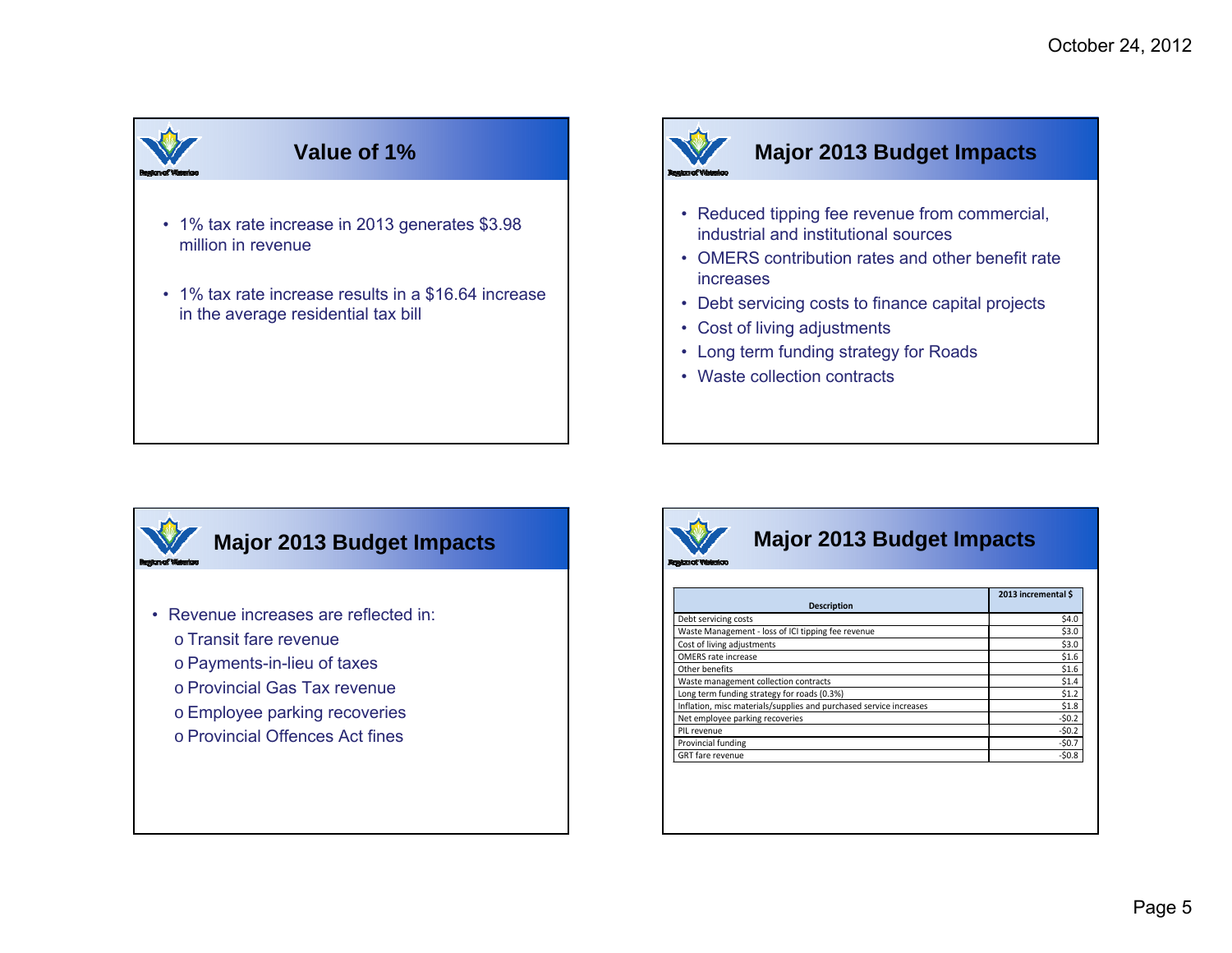



### **Budget Review Process**

- Detailed reviews of departmental budgets with CAO, CFO and departmental staff
	- $\circ$  Capital projects
	- $\circ$  3 year budget versus actual comparisons
	- o Base budget reviews
	- o User fees and charges
	- o Budget reduction options



# **Budget Review Process**

- Numerous adjustments were already reflected in base budgets prior to departmental reviews
- For example:
	- o GRT driver utilization efficiencies: attendance management program and greater use of part-time employees – 10 FTEs/\$700,000 reduction
	- o Waste Management moving from four stream to two stream collection - \$400,000 reduction
- Many other smaller expenditure and revenue adjustments



#### **Budget Review Process**

- Additional reductions discussed and incorporated at review meetings
- \$1.9 million in sustainable savings without impacting service levels
- For example:
	- o Various revenue and subsidy adjustments
	- o Purchased service and material/supply reductions
- Additional permanent savings may require service level reductions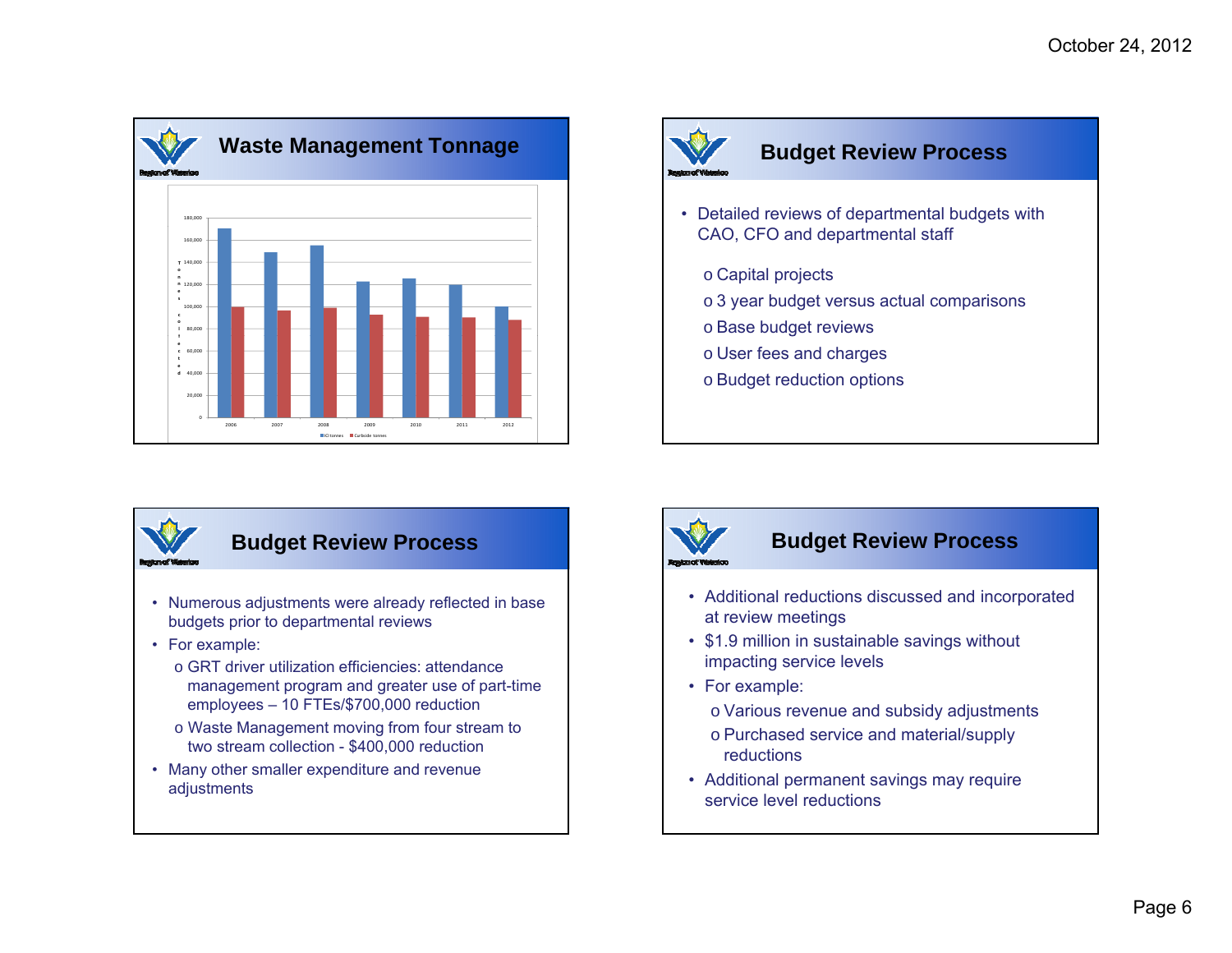### **Regional Transportation Master Plan**

- June 15th, 2011 Regional Council approved annual 1.5% tax rate increase for RTMP 2012-2018
- Area-rated to urban service areas
- Cost offset in part by debt retirement on Regional administration buildings and uploading of social assistance costs



# **Upload Savings**

- Ontario Works (OW) benefits being uploaded from 2012 to 2018
- OW cost sharing ratio for 2013: 85.8% / 14.2%
- \$1.5 million upload savings in 2012
- Court Security being uploaded from 2012 to 2018 (\$3.5 million) with revenue from Province credited to the Police Budget



### **New Budget Issues**

- Budget Issue Papers (BIP) support service enhancement requests
- Draft BIPs for 2013 include:
	- o EMS response times and restructuring
	- o AODA compliance
	- o Clean Water Act implementation
- Preliminary budget includes allowance of 0.25% for new issues
- Details to be provided in November 21 agenda



### **Discretionary Benefits**

- 2012-13 Provincial Budget capped funding for Discretionary Benefits as of July 1, 2012
- Services include dental and vision care for adults, prosthetics, orthotics, food hampers, interpreter services and funerals
- Total expenditures of approximately \$6.0 million
- Council direction was to maintain the current level of service for the remainder of 2012 - additional cost in 2012 = \$1.7 million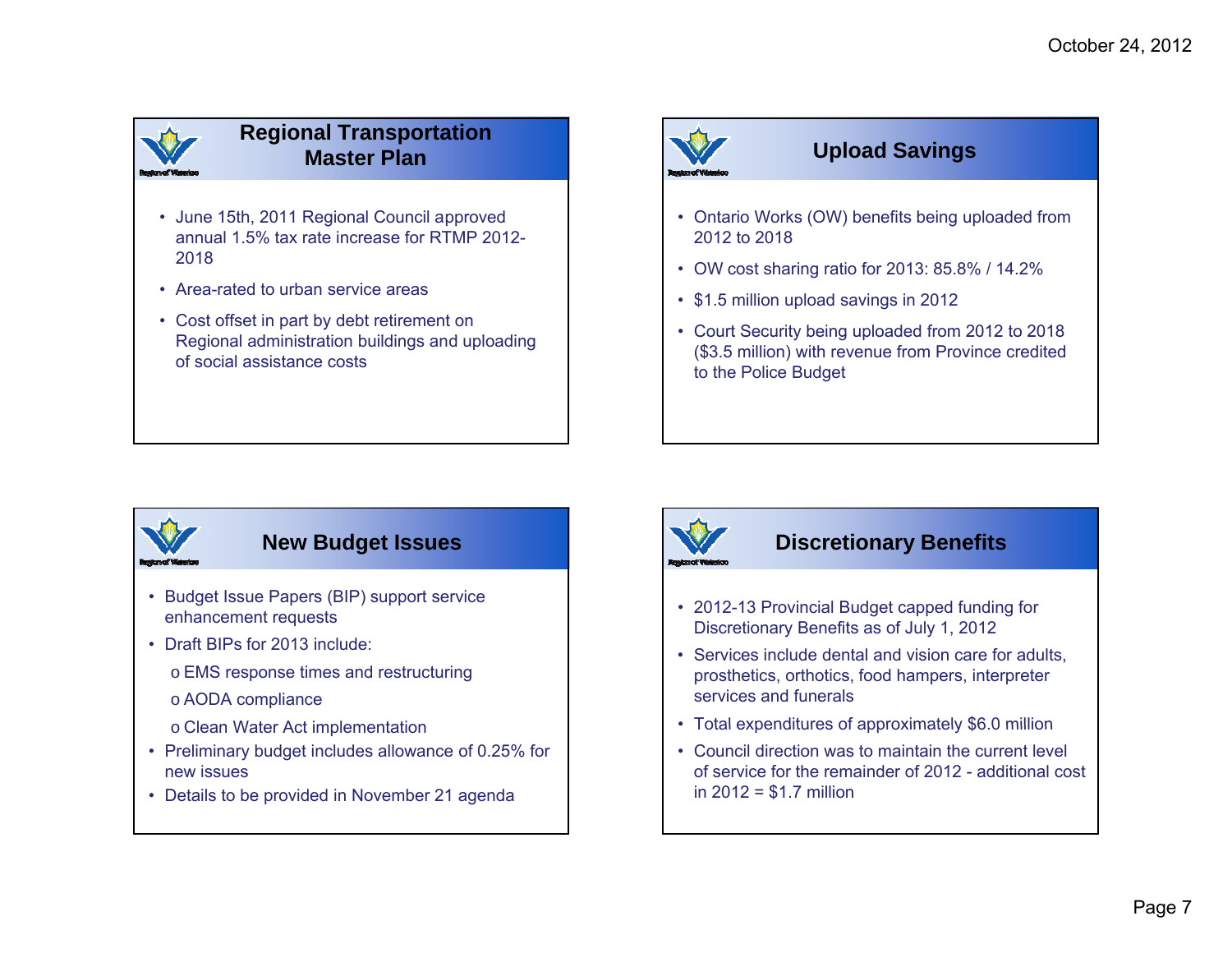# **Discretionary Benefits**

- Base budget figures do not include additional funding for Discretionary Benefits
- Staff to provide an information report to Committee on November 6
- Council to determine service levels and budget requirements for 2013 as part of budget process



#### **Assessment Growth**

- Assessment growth is currently 1.30%
- Additional supplementary and omitted assessments are being keyed, along with adjustments and write-offs
- Final roll will be returned in early December
- Assessment growth is shared between Regional Programs (0.89%) & Police Services (0.41%)





### **2013 Base Budget**

| Regional Programs (opening position)                                                            |          | % tax impact |
|-------------------------------------------------------------------------------------------------|----------|--------------|
| 2013 Regional Base increase                                                                     |          | 3.79%        |
| Admin review savings                                                                            |          | $-0.48%$     |
| Assessment growth                                                                               |          | $-0.89%$     |
| Opening Base Budget position                                                                    |          | 2.42%        |
| Approved commitments RTMP                                                                       | 1.32%    |              |
| (1.5% urban: 1.3% RT, 0.2% GRT)                                                                 |          |              |
| Less: Upload savings                                                                            | $-0.38%$ |              |
| Less: Debt retirement                                                                           | $-1.13%$ |              |
| Net impact for RTMP                                                                             |          | $-0.18%$     |
| <b>Base Budget including RTMP</b>                                                               |          | 2.24%        |
| (before new issues or Police)                                                                   |          |              |
| Total estimated assessment growth of 1.30% has been prorated to<br>Regional Programs and Police |          |              |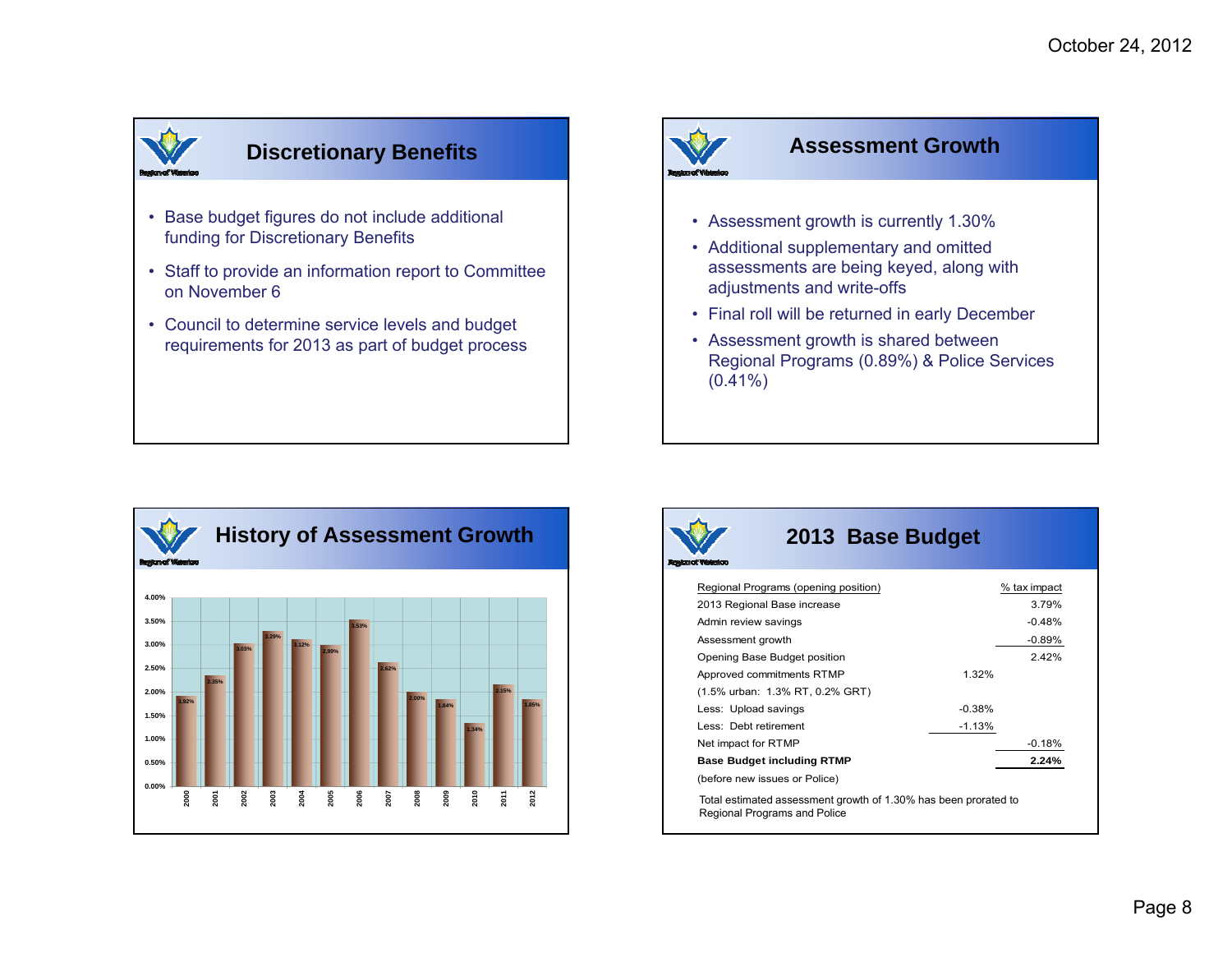| <b>Potential Regional Position</b>                                |               |
|-------------------------------------------------------------------|---------------|
|                                                                   | Tax<br>Impact |
| <b>Base Budget Including RTMP</b>                                 | 2.24%         |
| <b>Allowance for Budget Issues</b>                                | 0.25%         |
| Potential tax rate impact Regional<br>Programs (excluding Police) | 2.49%         |

|               |                         | <b>2013 Regional Budget Position</b> |
|---------------|-------------------------|--------------------------------------|
|               |                         |                                      |
|               | Region                  | 2.49%                                |
| <b>Police</b> |                         | ??                                   |
|               | <b>Final Tax Impact</b> | ???                                  |
|               |                         |                                      |
|               |                         |                                      |



- Assessment Growth
- Status of Associated Agencies
- Fuel Costs
- OW Caseloads
- Revenue Adjustments included in Base Budget (expected revenues and fee increases) - budget info paper for November 21 meeting

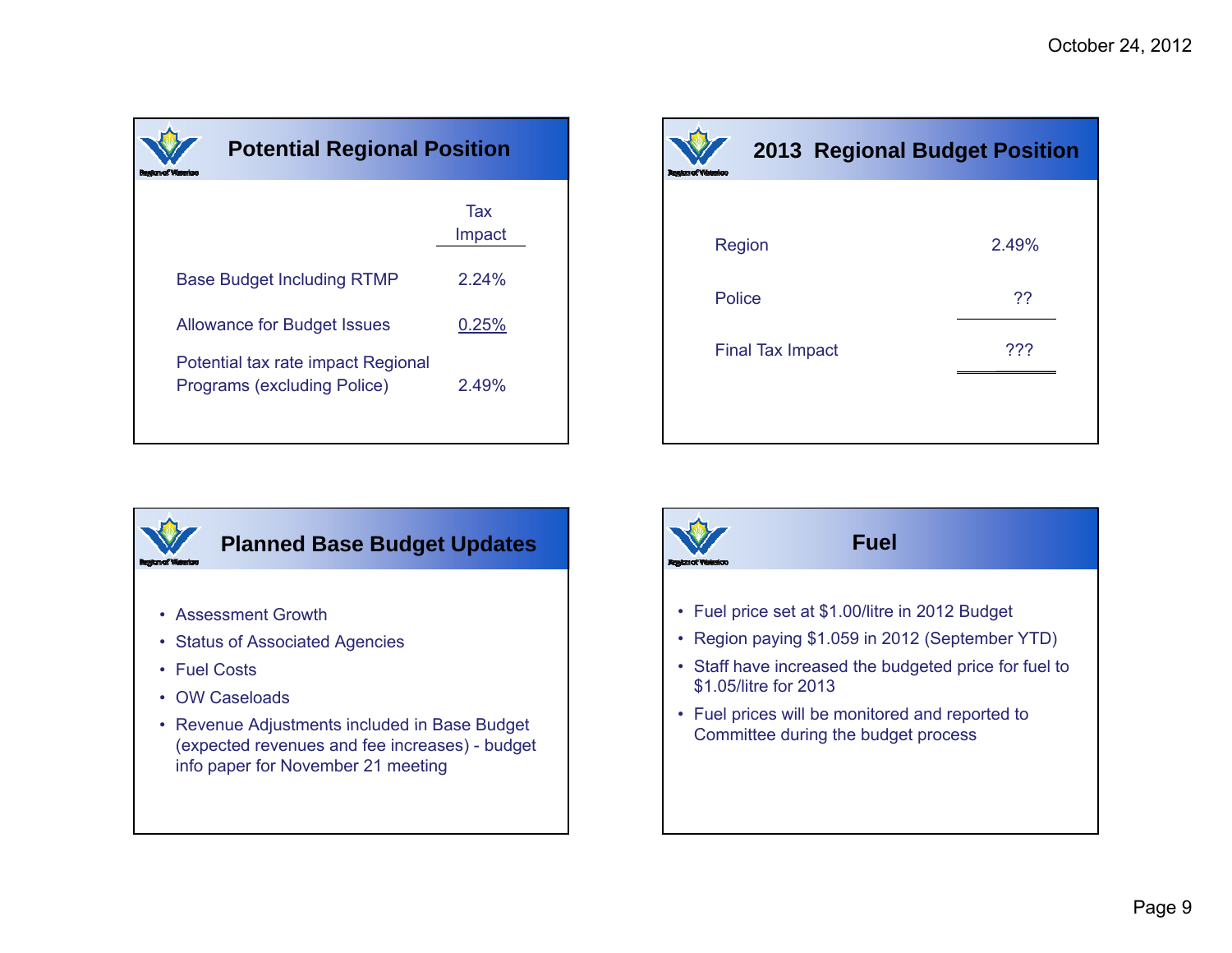





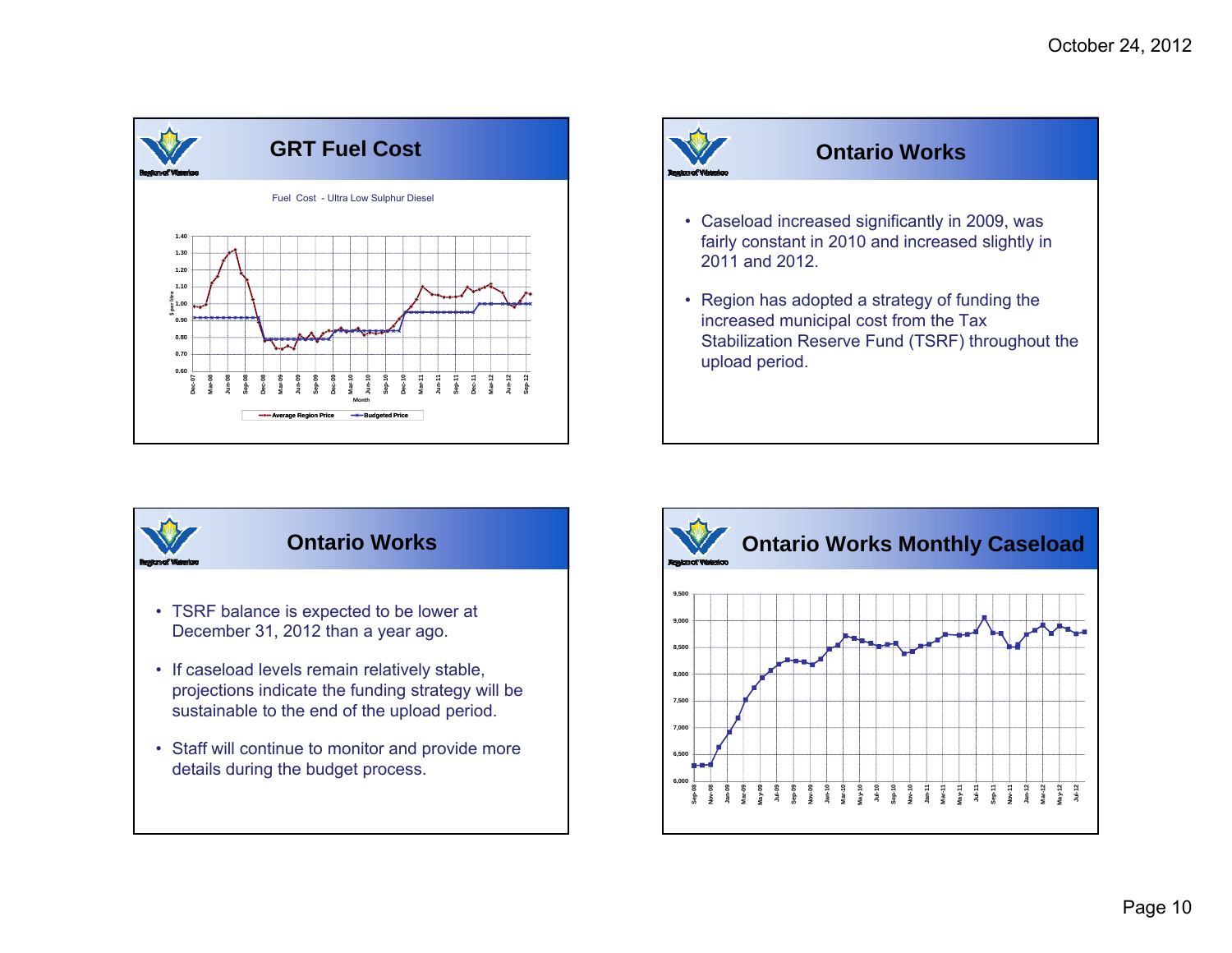# **User Rate Budgets**

- Recommended rate increases expected to be consistent with those predicted in last year's rate model, being 6.9% for water and 7.9% for wastewater.
- User rates will be discussed in detail at Budget Committee on November 21, with approval scheduled to follow on December 5
- Any rate changes approved by Council would be effective March 1, 2013

# **2013 Budget - Next Steps**

- Staff to finalize proposed 2013 budgets and BIPs
- Program budget book printing and distribution
- November 21, 2012 Budget Committee
	- o Property tax presentations (e.g. EMS, Waste Management, revenues)
	- $\circ$  User Rate Budget presentations
	- o Review Budget Issue Papers
- Police and GRCA to attend December 5, 2012 Budget **Committee**



#### **2013 Budget Schedule**

| October 24, 2012  | <b>Budget Overview Session</b>                                                                                                         | $4:00 - 6:00$ pm  |
|-------------------|----------------------------------------------------------------------------------------------------------------------------------------|-------------------|
| November 21, 2012 | Detailed Budget Review - Day One<br>• Review base budget<br><b>Budget Issue Papers</b><br>• Review User Rates                          | $12:00 - 5:00$ pm |
|                   | <b>Public Input</b><br>• Budget Delegations                                                                                            | $6:00$ pm         |
| December 5, 2012  | Detailed Budget Review - Day Two<br>• Associated Agencies (Police & GRCA)<br>• Develop final position 2013<br>• Approval of user rates | $12:00 - 5:00$ pm |
|                   | <b>Public Input</b><br>• Budget Delegations                                                                                            | $6:00$ pm         |
| January 16, 2013  | <b>Final Budget Approval</b>                                                                                                           | $3:00 - 6:00$ pm  |